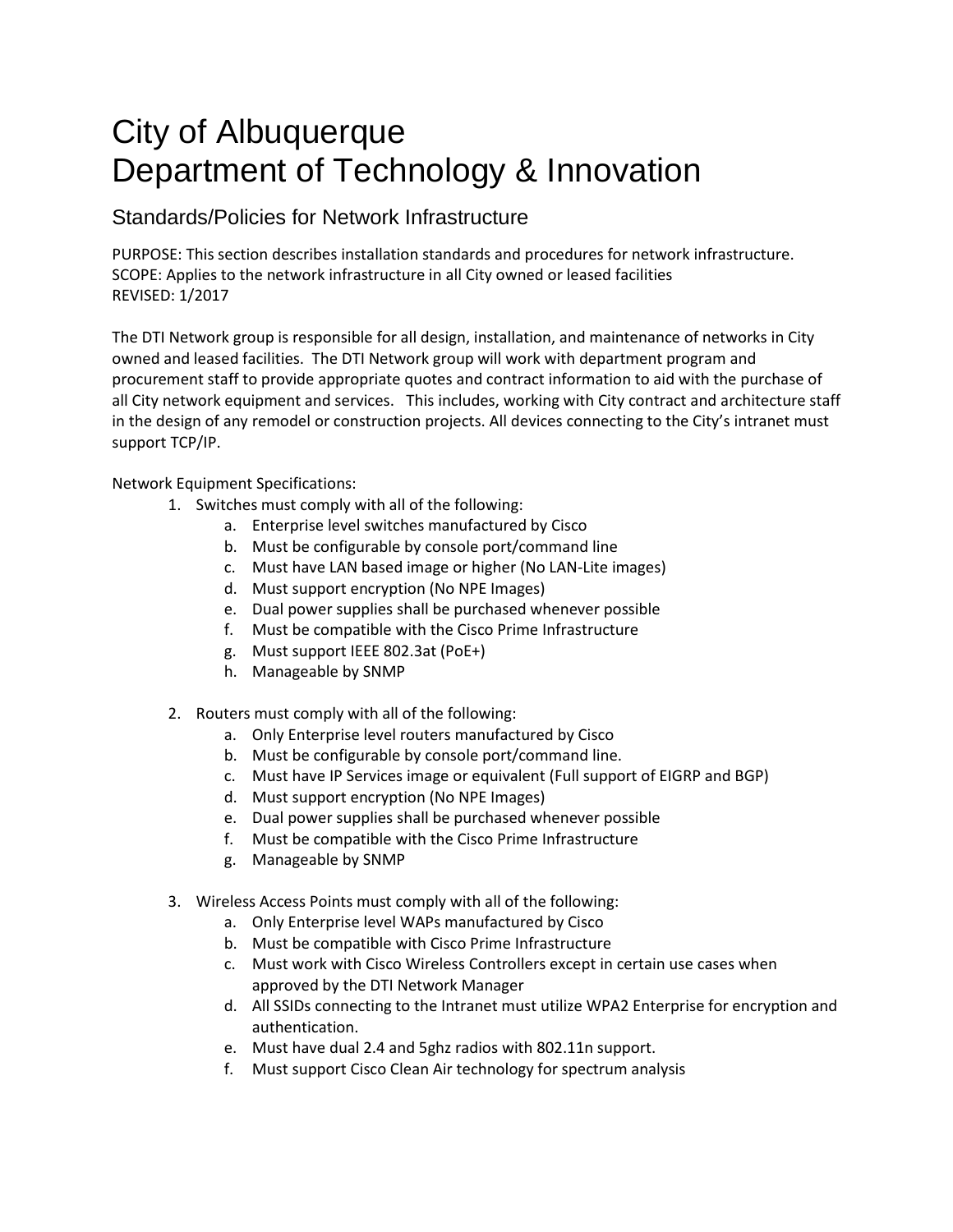- 4. IP Telephony
	- a. Must be manufactured by Cisco
	- b. Must be supported by Cisco Call Manager 10 or higher
	- c. Must support 1gig connectivity
	- d. Desk phones shall have two ports, allowing for PC connectivity through the phone
	- e. Plug-in's or additional telephony software or features must integrate with the current Cisco Call Manager environment.

MDF/IDF Specifications:

- 1. MDF/IDF's should be located so no cable run exceeds 90 meters (approx. 270ft.) in length. Multiple floors can be connected to an MDF/IDF if the cable length is not exceeded.
- 2. The MDF/IDF should be at a minimum 8'x8' if it is not shared with anyone else. Shared closets require at least 6'x8' of MDF/IDF space. The telephone equipment may reside within the MDF/IDF.
- 3. If multiple floors are to be pulled to one MDF/IDF, appropriate wire chassis must allow easy access between floors.
- 4. MDF/IDF's will be interconnected by the City's WAN. The exact MDF/IDF interconnections will be determined by DTI Networking.
- 5. Each MDF/IDF will have a minimum of two duplex 20Amp / power outlets. These outlets require dedicated power/breakers.
- 6. City staff and/or DTI Network may require a 30Amp dedicated outlet, depending on project needs.
- 7. Each cable pulled into the MDF/IDF shall be clearly and uniquely marked as to origin.
- 8. All Patch Panels will be ordered with 110 connectors on the back,( i.e., Siemon, Leviton Patch Panels), to be wired T568B standards. Patch panel should be numbered to match connected faceplate in the office.
- 9. Cables pulled by Contractor require 10' of slack left at the MDF/IDF.
- 10. All cabling must be a minimum of CAT6. In the case of CAT6 being cost prohibitive, the Network Manager may approve the use of CAT5e.
- 11. A minimum of two 4-inch entrance conduits must be installed containing four 1" innerducts with pullstring.
- 12. A minimum of a 4'x4' fire rated backboard with #6 ground tied to building ground.
- 13. Wall mounted cabinets must be in a serviceable location not exceeding 8' from the floor. Horizontal cabinets must be a minimum of 24" deep. Cabinets must be keyed to match existing cabinet keys. Location must be approved by DTI Network Group.
- 14. MDF should not be used for storage. Network equipment requires a 5' clearance of any obstructions.
- 15. MDF/IDF must have proper environmental controls and ventilation to prevent equipment malfunction/failure.

ICO (Integrated Communications Outlet) Specifications:

- 1. Each office shall have at least one ICO
- 2. At each ICO location, a standard 2"x4" wall box, at the same height as existing electrical outlets, shall be installed.
- 3. At least two (2) CAT6 (unless approved for CAT5e by Network Manager), 4-pair cables will be installed from each ICO, to the MDF/IDF for data.
- 4. All ICO cables for new construction shall be run from ICO to MDF/IDF in a minimum of 1" conduit.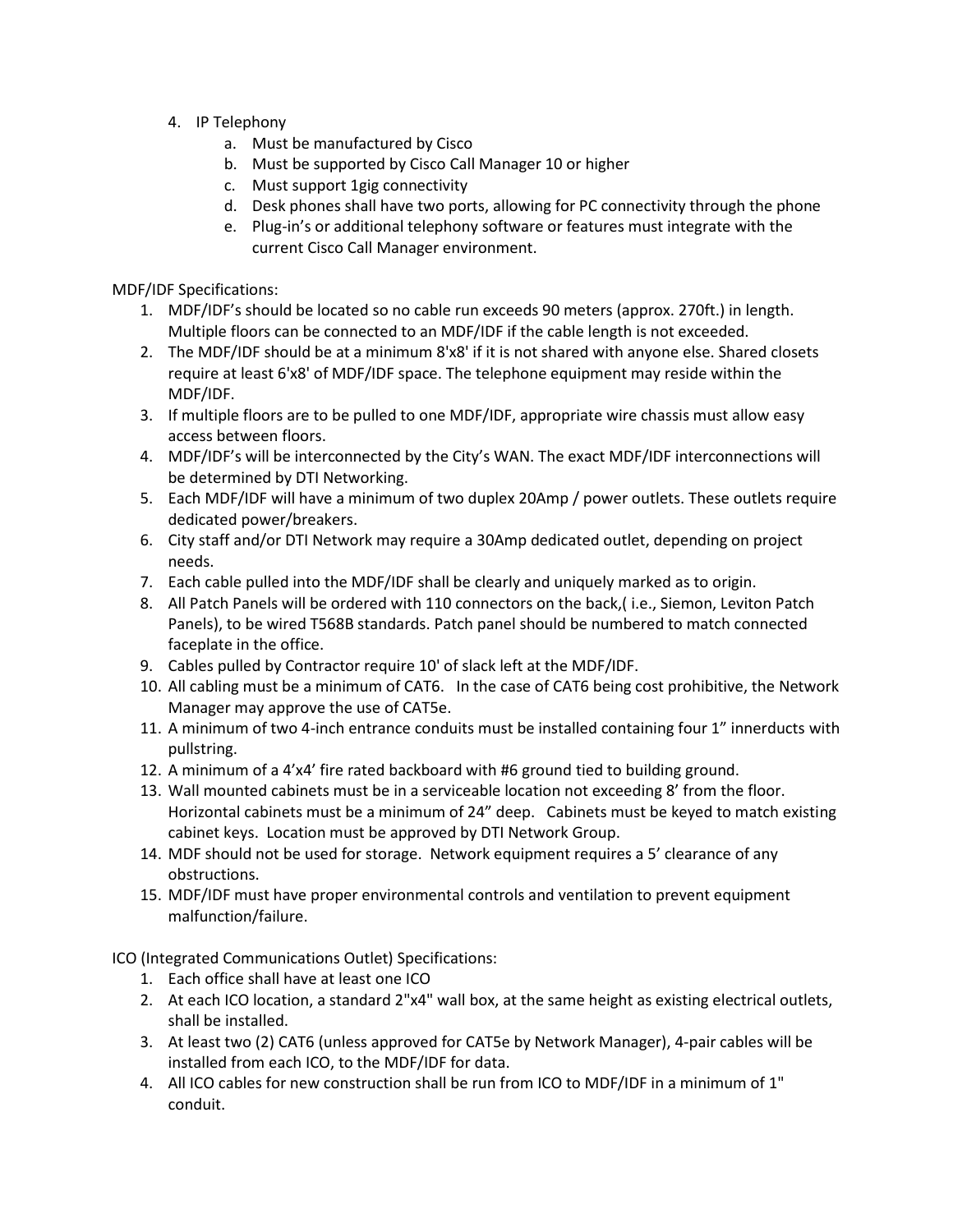- 5. ICOs will not be daisy chained.
- 6. Under carpet cable shall not be used. If an ICO must be installed in the middle of a room, it must be fed by conduit that is secured in place by appropriate methods.
- 7. Twelve inches of service loop shall be left in cables at each ICO
- 8. All cable runs must be reflected in the As-Built diagrams
- 9. Note that all manufacturers' requirements regarding the installation practices are to be followed. This includes insuring that the minimum bend radius of installed wiring is maintained. Cables are to be routed so that no cable run is in excess of 90 meters in length. All installation is to be done in accordance with the EIA/TIA 568b Commercial Building Telecommunication Wiring Standard.
- 10. All wall face plates and floor face plates must be numbered for identification. Each ICO must be numbered to match the patch panel in the MDF/IDF.
- 11. All new cable installations must include patch cables for both the end user and for the network switch termination. The standard is one 15' and one 3' for each data run. Any variation to these cable lengths must be approved by DTI Networking.
- 12. All cabling systems will be thoroughly tested for continuity and correct termination sequence. The criteria for testing cable are length, exposure to electromagnetic interference, and other conditions that might cause transmission problems. Testing tools should test for reversed, opened, shorted, and transposed pairs, and verifies the cable is within parameters of NEXT, impedance, capacitance, and ACR.

Fiber Optic Specifications:

- 1. Multi-mode and single-mode fibers are both utilized at the City. In all cases of multi-mode-fiber installation,
	- 50 micron will be used, unless 62.5 is required for backward compatibility of existing fiber.
- 2. Direct burial of fiber optic cable is not allowed.
- 3. When installing fiber optic cable in ductwork and manholes between buildings, there shall be a minimum of one complete loop; minimum of 12 feet in length, in the manhole and it shall be pulled in a protective liner inside the manhole to prevent damage to the cable.
- 4. All fiber optic cables shall be terminated with LC type connector and properly connected to the FDU. Fiber cable metallic sheath if attached shall be properly grounded.
- 5. When installing fiber optic cable, in existing conduit that is not Multi-Cell or does not contain flow duct, it shall be pulled in a protective textile innerduct, minimum 1 inch inside diameter. When placed in a cable tray or on a runway where there is the possibility of someone standing, walking or sitting on the cable, it shall be placed inside a protective liner. When floor duct is utilized one chamber will be used exclusively for the fiber.
- 6. All cable placed along runways, relay racks and distribution shelves shall comply with the manufacturer's minimum bend radius requirements for that particular type cable. Cable is to be secured by Velcro so as not to be pulled tight at any point that causes the cable jacket to be crushed flat or indented.
- 7. Use vertical and horizontal wire management on relay racks to accommodate the fiber cable to be dressed into the fiber terminating enclosures.
- 8. There should be a minimum 12ft. service loop mounted in a circular configuration on fire rated plywood (3/4 in. thick) in accordance with NEC standards.
- 9. All fiber strands shall be terminated in accordance with industry standards with LC Connectors in and rack mounted FDU. Kevlar strain relief should be tied inside the service access of the FDU. Rigid member should be secured in the service access of the FDU using applicable hardware